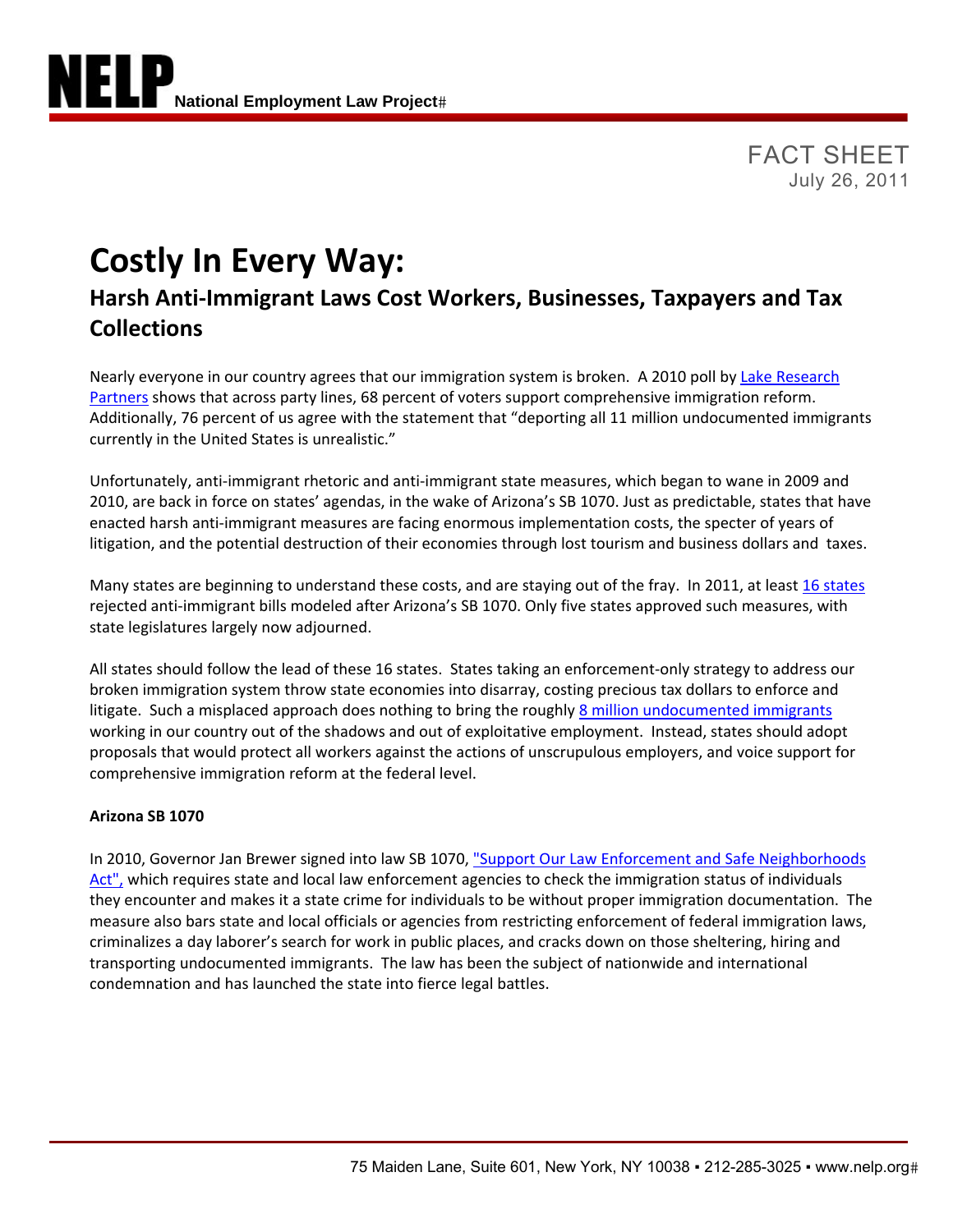As of February 2011, 44 states faced shortfalls in their budgets for the new fiscal year, totaling \$112 billion. Twenty-six states already project shortfalls totaling \$75 billion for FY 2013 – a number likely to grow once all states prepare estimates. While states struggle to address these extraordinary shortfalls, the potential costs of implementing SB 1070 copy‐cats at the statewide level would add a huge financial burden to taxpayers and the states' budgets.

At the same time, studies in 16 states clearly indicate that undocumented workers are making contributions to the US economy and society. In a study for Americans for Immigration Reform, the Perryman Group estimated, by state, the cost to economies if unauthorized immigrants were removed from the workforce. Their study found an average loss of 3 percent of all jobs across the country, with totals at 5 percent or more in Texas, Nevada, California and Arizona. Initial job losses would total above 8 million, with losses to total gross product at \$651 billion nationwide.

## **Anti‐immigrant Laws Are Costly to Implement**

In Arizona, the estimated costs of implementing SB 1070 were initially estimated at \$10 million. This estimate appears extremely low, since a fact sheet produced by Yuma County Sheriff on similar legislation proposed in 2006 found that in that county alone, law‐enforcement agencies would spend between \$775,880 and \$1,163,820 in processing expenses; jail costs would be between \$21,195,600 and \$96,086,720. Across the country, copycat bills are facing the same dynamic:

- In Indiana, SB 590 is expected to cost about \$5 million a year to train police and to implement.
- In Iowa, both anti-immigrant proposals, HF 27 and SF 102, died after they failed to advance out of their respective committees because of concerns for the high costs of implementation.
- Kentucky's SB 1070 copy-cat bill, SB 6, died in the House Local Government Committee after legislative staff reported it would cost Kentucky a net \$40 million a year in court, prison and foster-care costs.
- In Tennessee, HB 1380 and 1379, both SB 1070 copy-cats, were deferred amid concerns that expenditures would include an annual \$9 million in additional costs and over \$950,000 in unfunded mandates for local governments associated with interrogating and detaining immigrants.
- In Virginia, over ten anti-immigrant proposals were effectively defeated after a special senate subcommittee considered and rejected the bills. One county supervisor estimated the cost of implementation to be in the millions for just this county alone.

#### **Anti‐Immigrant Laws are Costly to Litigate**

Virtually every state that has enacted anti‐immigrant legislation has faced a legal challenge to these laws. These have resulted in massive legal fees, with taxpayers picking up the bill. Of the five anti-immigrant measures that passed in 2011 (In Utah, Indiana, Georgia, South Carolina and Alabama), three have already been enjoined in part or in full.

As of February 2011, Arizona has spent \$1.9 million in litigation costs to defend – thus far, unsuccessfully -- SB 1070 against seven lawsuits filed by civil rights organizations and police officers to stop implementation of the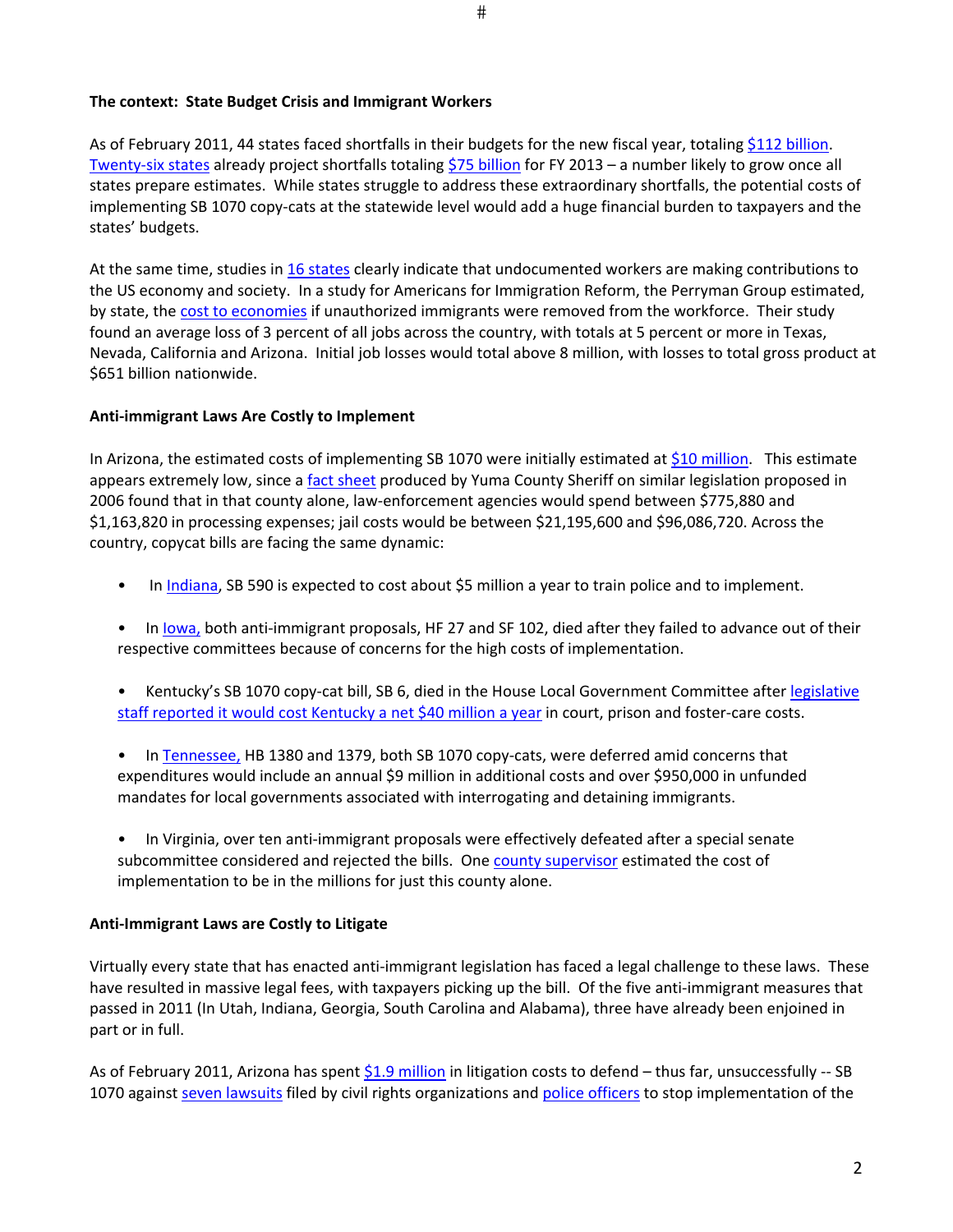law, including a suit by the Department of Justice. This comes at a time when the state faces \$1.1 billion in budget cuts for the FY 2012 – of which \$1 billion is being cut from education and health care services. A federal judge enjoined parts of the law before it took effect, a decision upheld by the Ninth Circuit Court of Appeals. Similarly, part or all of the Indiana, Georgia, and Utah laws enacted in 2011 have been enjoined. Alabama and South Carolina will likely be next.

- In Colorado, an anti-immigrant bill was withdrawn by its sponsor, who cited the costs of litigating the matter against a Constitutional challenge, at a time when the state has no money to spare.
- In Idaho, lawmakers defeated SB 1303, citing concerns for the ongoing legal challenges to SB 1070.
- In Hazleton, Pennsylvania, a report by the Center for American Progress indicates that the city has spent at least \$2.8 million (with some estimates totaling \$5 million) as it defends its ordinance all the way to the U.S. Supreme Court.
- The city of Farmers Branch, Texas, has spent \$4 million in legal fees since September 2008, unsuccessfully defending its law purporting to prohibit landlords from renting to unauthorized immigrants. In 2010, a Texas federal judge permanently barred enforcement of the city's anti-immigrant ordinance.
- The Fremont city council in Nebraska budgeted \$750,000 and an 18 percent tax increase to cover the first year of defending its local anti‐immigration ordinance according to the *Freemont Tribune*.
- The city of Escondido, California spent almost \$300,000 in legal fees and settlement costs before withdrawing its anti-immigrant ordinance. In an *official statement*, the city council said that defending the ordinance would have cost the city upwards of \$1 million, in addition to potential plaintiff's fee awards.

#### **Anti‐immigrant Laws Are Costly to State Economies**

SB 1070 has made Arizona a pariah for business and tourism, so much so that Governor Brewer has transfered\$250,000 to the Arizona Office of Tourism for a marketing campaign to improve the state's negative image associated with the controversial law. A study by the Center for American Progress examining the economic effects of Arizona's SB 1070 concluded that the consequences to the tourism industry and the jobs it supports have been severe:

- \$253 million in lost economic output;
- 2,800 jobs that would have been supported by that activity;
- More than \$86 million in lost wages over two to three years, and
- \$141 million in direct spending by convention attendees.
- Prince William County, Virginia, was one of the first locales to pass anti-immigrant legislation. County Supervisor Frank Principi, says, ""We had an exodus of thousands of Hispanics out of Prince William County. We have lost property tax revenues, we have lost sales tax revenues, and some income tax revenue. When the buying power leaves the community, small businesses close, foreclosures go up."
- The Florida Chamber of Commerce Foundation warned legislators that tougher regulations could cost its state as much as \$80 million in lost revenues, saying, "it would be counterproductive to Florida's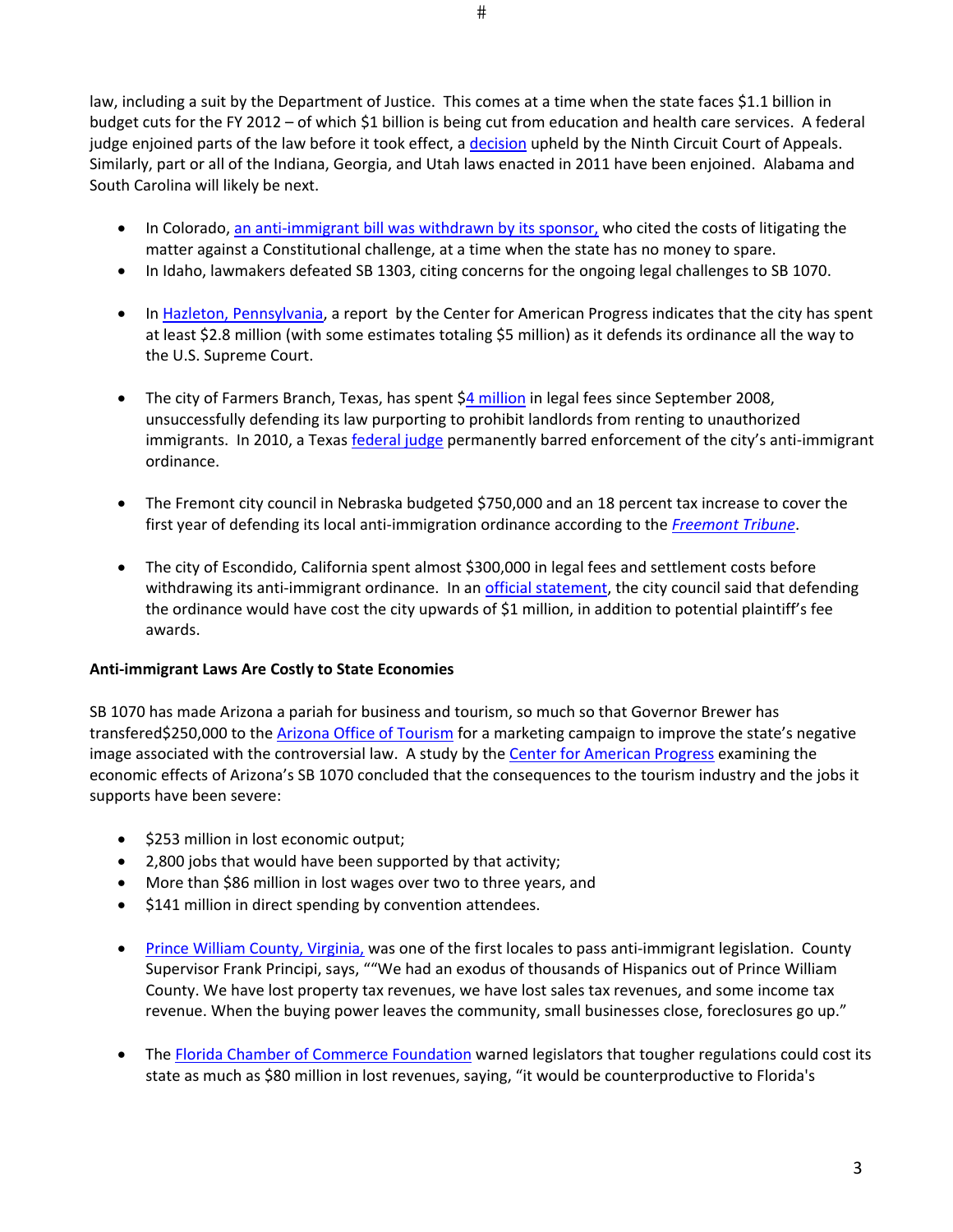economic stability ‐ and future – if legislation were to pass that cast a negative perception of Florida as a desirable destination for residents, visitors and a place for business."

#### **Costly to Community Safety**

In May 2011, chiefs of police led by the Police Executive Research Forum (PERF) met with the Obama Administration to voice opposition to legislation like SB 1070 because these laws harm public safety by destroying public trust, diverting scarce resources from the pursuit of violent crime, and discouraging immigrants from reporting crimes because they fear deportation – making everyone less safe. Over half of the police chiefs surveyed believe that if police are involved in enforcing immigration laws, community reporting of crimes would be chilled.

## **Costly to Civil Liberties**

In Utah, a federal district court judge blocked enforcement of a SB 1070 copy-cat law, HB 497, that would require "papers" from all people residing in or traveling through Utah. Opponents say the "show me your papers" law invites racial profiling of Latinos and others who appear "foreign" to an officer and interferes with federal law.

- Michigan Governor Rick Snyder, who has often said that immigration to his state would attract businesses, said that a proposed Arizona‐style immigration law in Michigan would "encourage a divisive atmosphere."
- Florida's SB 136 died after the legislature agreed that the bill would lead to racial profiling and to expenditures that could not be justified in light of Florida's enormous \$3.6 billion budget deficit for FY 2012.
- Kansas also defeated a broad anti-immigrant proposal, after a coalition of business groups launched an opposition campaign.
- Wyoming's anti‐immigrant bill died when legislators were persuaded by arguments that the law would lead to racial profiling of Latinos, was a burden to employers, and would tie the state up in litigation for years.

#### **Real problem, real solution.**

**Comprehensive Immigration Reform.** While enforcement‐only strategies yield a net loss to the nation and to states, a January 2011 study by Dr. Raúl Hinojosa-Ojeda, conducted for the Immigration Policy Center and the Center for American Progress, estimates that during the first three years after legalization, the higher earning power of newly legalized workers "would generate \$4.5 to \$5.4 billion in additional net tax revenue." This large economic benefit would result in a cumulative **\$1.5 trillion in added U.S. gross domestic product over 10 years.** In addition, this higher personal income would also generate increased consumer spending—enough to support 750,000–900,000 jobs in the United States. In contrast, a deportation-only policy would result in a loss of \$2.6 trillion in GDP over 10 years - which includes approximately \$1.2 trillion in consumption and \$256 billion in investment.

A report by the libertarian CATO Institute came to startlingly similar conclusions. CATO found that legalization would yield significant income gains for American workers and households. Legalization would boost the incomes of U.S. households by \$180 billion in 2019.